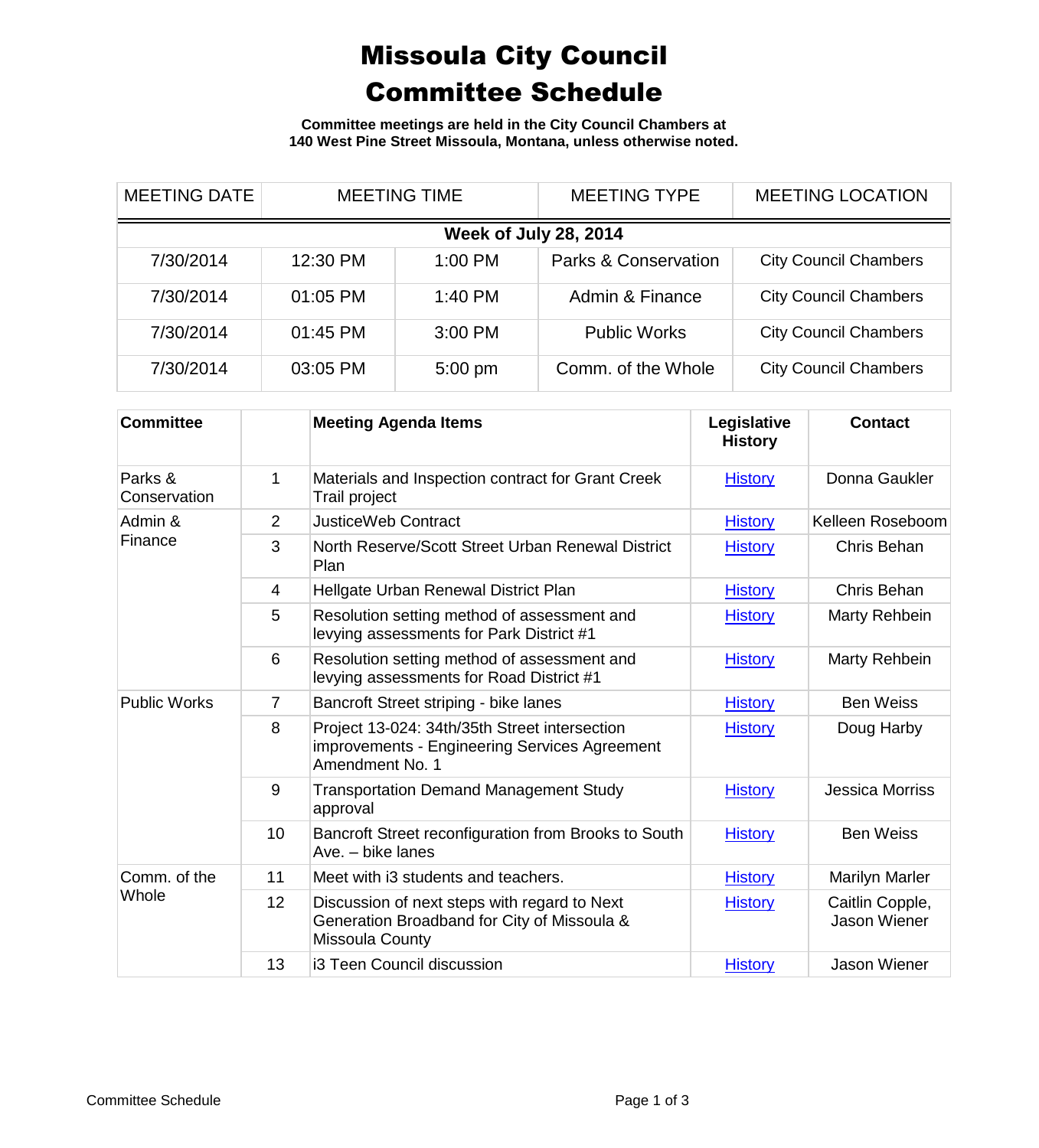## Missoula City Council Committee Schedule

**Committee meetings are held in the City Council Chambers at 140 West Pine Street Missoula, Montana, unless otherwise noted.**

*The following items have been referred to City Council committees, but the committees will not discuss them in the coming week:*

| <b>Committee</b>        |    | <b>Held Meeting Agenda Items</b>                                                                                                                                                       | Legislative<br><b>History</b> | <b>Contact</b>                     |
|-------------------------|----|----------------------------------------------------------------------------------------------------------------------------------------------------------------------------------------|-------------------------------|------------------------------------|
| Admin &<br>Finance      | 1  | Discussion of Remote Attendance or Proxy Voting                                                                                                                                        | <b>History</b>                | <b>Caitlin Copple</b>              |
|                         | 2  | Journal vouchers                                                                                                                                                                       | <b>History</b>                | Leigh Griffing                     |
|                         | 3  | Budget transfers.                                                                                                                                                                      | <b>History</b>                | Leigh Griffing                     |
|                         | 4  | Disposition of surplus City land.                                                                                                                                                      | <b>History</b>                | Nancy Harte                        |
| Parks &<br>Conservation | 5  | Resolution to address parkland encroachment                                                                                                                                            | <b>History</b>                | Elizabeth Erickson                 |
|                         | 6  | Dogs In City Cemetery                                                                                                                                                                  | <b>History</b>                | <b>Ed Childers</b>                 |
| Comm. of the<br>Whole   | 7  | Propose the City Council be a member unit of the<br>Missoula Chamber of Commerce.                                                                                                      | <b>History</b>                | <b>Caitlin Copple</b>              |
|                         | 8  | Every Voice Engaged--A Municipal Gaming Tool to<br>engage the public in budget prioritization                                                                                          | <b>History</b>                | <b>Caitlin Copple</b>              |
|                         | 9  | Updates from Council representatives on the Health<br>Board, Community Forum, Transportation Policy<br>Coordinating Committee, other boards and<br>commissions as necessary. (Ongoing) | <b>History</b>                | <b>Marilyn Marler</b>              |
|                         | 10 | Update from Missoula Economic Partnership<br>President/CEO James Grunke                                                                                                                | <b>History</b>                | <b>Marilyn Marler</b>              |
|                         | 11 | Bi-annual meeting with the Chamber of Commerce                                                                                                                                         | <b>History</b>                | <b>Marilyn Marler</b>              |
|                         | 12 | Conference updates and information sharing                                                                                                                                             | <b>History</b>                | Marilyn Marler                     |
|                         | 13 | Missoula County Public Schools update--Smart<br>Schools 2020                                                                                                                           | <b>History</b>                | Jason Wiener                       |
| Land Use &<br>Planning  | 14 | Annexation, (see separate list at City Clerk's Office<br>for pending annexations) (Ongoing in committee)                                                                               | <b>History</b>                | Marty Rehbein                      |
|                         | 15 | Discussion of City planning issues with members of<br>the Planning Board.                                                                                                              | <b>History</b>                | <b>Bob Jaffe</b>                   |
|                         | 16 | Adopt broadband standards for the City of Missoula                                                                                                                                     | <b>History</b>                | Caitlin Copple and<br>Jason Wiener |
| Pub. Safety &<br>Health | 17 | <b>Discussion about Block Parties</b>                                                                                                                                                  | <b>History</b>                | <b>Emily Bentley</b>               |
|                         | 18 | Fire Department update.                                                                                                                                                                | <b>History</b>                | Jason Diehl                        |
|                         | 19 | Discussion of sexual assault prevention campaign<br>and consideration of unfunded crime victim advocate<br>urban outreach position.                                                    | <b>History</b>                | Caitlin Copple                     |
|                         | 20 | Safety aspects of management of the urban deer<br>population in the city of Missoula.                                                                                                  | <b>History</b>                | Dick Haines, Jon<br><b>Wilkins</b> |